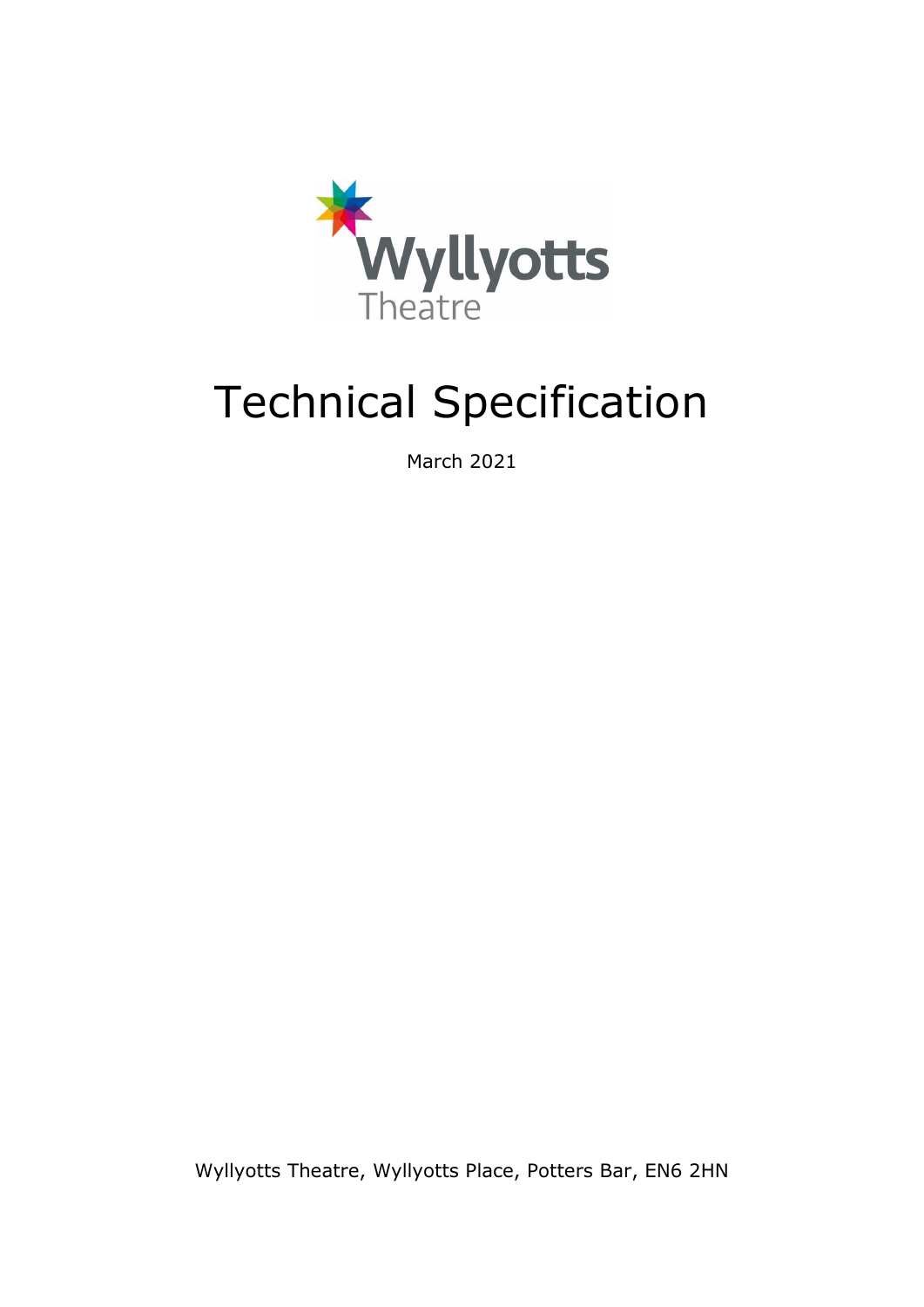|        | Contacts                                  |
|--------|-------------------------------------------|
| Page 2 | Logistics                                 |
|        | Stage Measurements                        |
|        | Scenery                                   |
|        | Special Effects & Health and Safety       |
| Page 3 | <b>Flying Systems</b>                     |
|        | House Tabs                                |
|        | <b>Dressing Rooms</b>                     |
|        | Communications                            |
| Page 4 | Lighting Equipment                        |
| Page 5 | Sound Equipment                           |
| Page 6 | Digital Cinema and Alternative<br>Content |
|        | Power                                     |
|        | Rostra                                    |
|        | Masking                                   |
|        | Stage Management                          |
|        | <b>Additional Equipment</b>               |
| Page 7 | <b>Staffing</b>                           |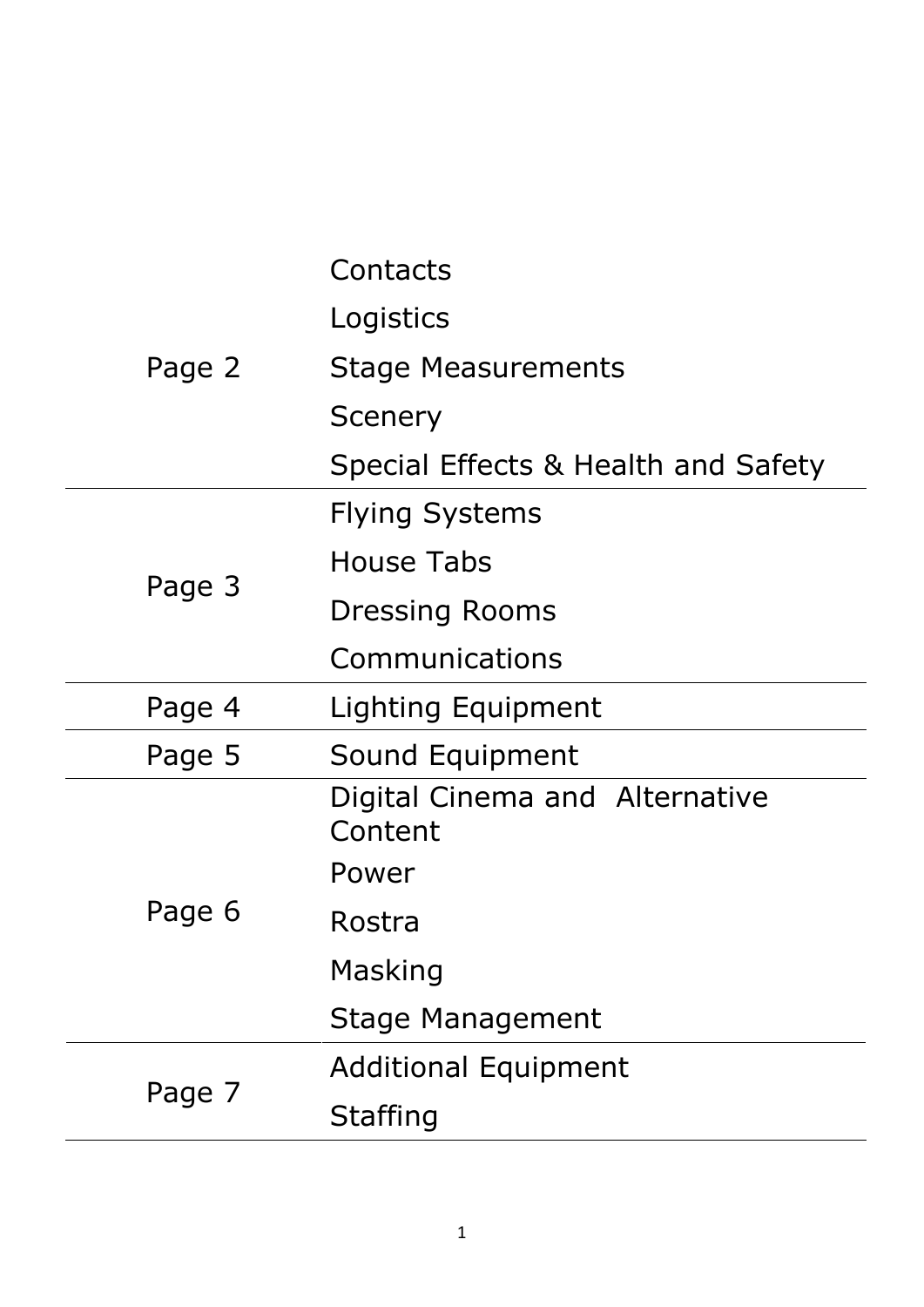| <b>Contacts</b>                                                                                                                                                                                                                                                                                                                                                                                                                                                                                                                                                                                                                                                                          |                                                                      |  |  |  |
|------------------------------------------------------------------------------------------------------------------------------------------------------------------------------------------------------------------------------------------------------------------------------------------------------------------------------------------------------------------------------------------------------------------------------------------------------------------------------------------------------------------------------------------------------------------------------------------------------------------------------------------------------------------------------------------|----------------------------------------------------------------------|--|--|--|
| <b>Technical Manager</b>                                                                                                                                                                                                                                                                                                                                                                                                                                                                                                                                                                                                                                                                 | <b>Harry Donohoe</b><br>harry.donohoe@inspireall.com<br>01707 645005 |  |  |  |
| Senior Projectionist & Technician                                                                                                                                                                                                                                                                                                                                                                                                                                                                                                                                                                                                                                                        | Gary Fisher                                                          |  |  |  |
| Apprentice Technician                                                                                                                                                                                                                                                                                                                                                                                                                                                                                                                                                                                                                                                                    | Matt Chipperfield<br>Josh Hornsey                                    |  |  |  |
| <b>Logistics</b>                                                                                                                                                                                                                                                                                                                                                                                                                                                                                                                                                                                                                                                                         |                                                                      |  |  |  |
| Entrance to auditorium from street level                                                                                                                                                                                                                                                                                                                                                                                                                                                                                                                                                                                                                                                 |                                                                      |  |  |  |
| <b>Stage Door Dimensions:</b>                                                                                                                                                                                                                                                                                                                                                                                                                                                                                                                                                                                                                                                            | Height: 2.55m (8'5")<br>Width: 1.18m (3'10")                         |  |  |  |
| Minimal parking is available in the loading area outside of the stage door.<br>This area must be clear during performances to allow for emergency exits<br>and emergency vehicles. Additional parking is available adjacent to the<br>theatre and in the underground car park beneath the theatre.                                                                                                                                                                                                                                                                                                                                                                                       |                                                                      |  |  |  |
| <b>Stage Measurements</b>                                                                                                                                                                                                                                                                                                                                                                                                                                                                                                                                                                                                                                                                |                                                                      |  |  |  |
| Upstage Width:                                                                                                                                                                                                                                                                                                                                                                                                                                                                                                                                                                                                                                                                           | 14.70m (48'2")                                                       |  |  |  |
| Downstage Width Min:<br>Proscenium arch in                                                                                                                                                                                                                                                                                                                                                                                                                                                                                                                                                                                                                                               | 8.83m(28'11'')                                                       |  |  |  |
| Downstage Width Max:<br>Proscenium arch out                                                                                                                                                                                                                                                                                                                                                                                                                                                                                                                                                                                                                                              | 13.13m(43'1'')                                                       |  |  |  |
| Depth:                                                                                                                                                                                                                                                                                                                                                                                                                                                                                                                                                                                                                                                                                   | 6.35m(20'10'')                                                       |  |  |  |
| Stage Thrust:<br>When installed                                                                                                                                                                                                                                                                                                                                                                                                                                                                                                                                                                                                                                                          | 1.22m(4'0'')                                                         |  |  |  |
| Proscenium Arch Height:                                                                                                                                                                                                                                                                                                                                                                                                                                                                                                                                                                                                                                                                  | 4.0m(13'0'')                                                         |  |  |  |
| <b>Scenery</b>                                                                                                                                                                                                                                                                                                                                                                                                                                                                                                                                                                                                                                                                           |                                                                      |  |  |  |
| All scenery should conform to theatre licensing regulations.<br>See conditions of hire: Schedule D: 8,9<br>The theatre's duty technician may fire test any scenery brought in to the theatre. Please speak to<br>technical staff if you have any queries.                                                                                                                                                                                                                                                                                                                                                                                                                                |                                                                      |  |  |  |
| <b>Special Effects &amp; Health and Safety</b>                                                                                                                                                                                                                                                                                                                                                                                                                                                                                                                                                                                                                                           |                                                                      |  |  |  |
| For the use of pyrotechnics, smoke, dry ice, fire arms, strobe or any other<br>special effects, Wyllyotts requires a minimum of 14 days' notice provided to<br>us in writing for your request to be granted.<br>Wyllyotts Theatre requires you to submit all paperwork (including: risk<br>assessment and safe system of work) with notice as stated above. Should<br>you require assistance with this please contact the Technical Manager.<br>Wyllyotts Theatre reserves the right to refuse the use of any special effects, rigging, electrical equipment<br>and access equipment should you be unable to provide adequate risk assessment, safe system of work<br>and certificates.) |                                                                      |  |  |  |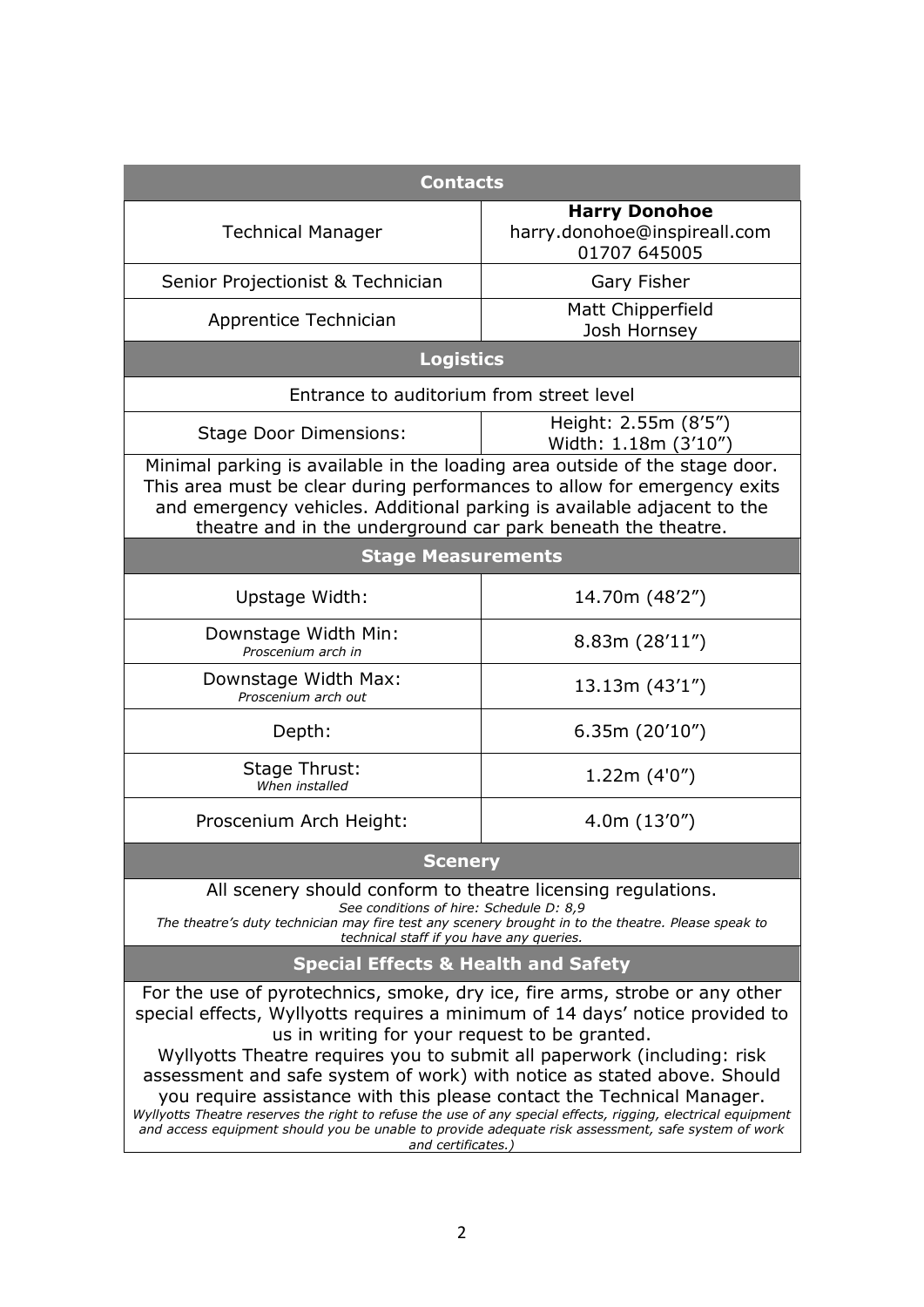| <b>Flying Systems</b>                                                                                                                                                                                                                                                   |                                                          |  |  |
|-------------------------------------------------------------------------------------------------------------------------------------------------------------------------------------------------------------------------------------------------------------------------|----------------------------------------------------------|--|--|
| 11 Hemp Lines operated from Stage Right                                                                                                                                                                                                                                 |                                                          |  |  |
|                                                                                                                                                                                                                                                                         | SWL of 90kg<br>Hemp 10 SWL of 125kg                      |  |  |
| 4 Pilewind motors for lighting bars                                                                                                                                                                                                                                     |                                                          |  |  |
| SWL of 500kg<br>3 Overhead, 1 Front of House                                                                                                                                                                                                                            |                                                          |  |  |
| For more information see flying plot.                                                                                                                                                                                                                                   |                                                          |  |  |
| 1 Fixed lighting bar front of house (advanced 2)<br>SWL of 100kg                                                                                                                                                                                                        |                                                          |  |  |
| 2 Fixed scenery bars over stage                                                                                                                                                                                                                                         |                                                          |  |  |
| SWL of 100kg<br>6 Fixed horizontal bars running length of wings                                                                                                                                                                                                         |                                                          |  |  |
| Split $3 \times SL \& 3 \times SR$                                                                                                                                                                                                                                      |                                                          |  |  |
| SWL of 100kg<br>10 Fixed vertical bars evenly distributed along auditorium walls                                                                                                                                                                                        |                                                          |  |  |
| Split 5 x SL & 5 x SR                                                                                                                                                                                                                                                   |                                                          |  |  |
| <b>House Tabs</b>                                                                                                                                                                                                                                                       |                                                          |  |  |
| Wyllyotts' red crushed velvet tabs are motorised and have a variable<br>running speed with a maximum of 9 seconds. They can be operated from<br>the prompt desk, sound control area or the lighting box.<br>Variable speed control is only adjustable from prompt desk. |                                                          |  |  |
| <b>Dressing Rooms</b>                                                                                                                                                                                                                                                   |                                                          |  |  |
| Dressing Room 1                                                                                                                                                                                                                                                         | Up to 12 people<br>3 hand basins and 7 lit mirrors       |  |  |
| Dressing Room 2                                                                                                                                                                                                                                                         | Up to 7 people<br>1 hand basin, shower and 4 lit mirrors |  |  |
| Dressing Room 3                                                                                                                                                                                                                                                         | Up to 7 people<br>1 hand basin, shower and 4 lit mirrors |  |  |
| Gallery                                                                                                                                                                                                                                                                 | Up to 25 people                                          |  |  |
| Additional dressing room spaces are available by prior arrangement with the Theatre Management<br>All dressing rooms have 6' costume rails and 2 safes<br>Keys are obtainable from the Duty Technician. Loss of keys will be charged to the client.                     |                                                          |  |  |
| <b>Communications</b>                                                                                                                                                                                                                                                   |                                                          |  |  |
| Tecpro Intercom System installed with the following positions:                                                                                                                                                                                                          |                                                          |  |  |
| Prompt Desk                                                                                                                                                                                                                                                             |                                                          |  |  |
| Stage Right<br>Lighting/Projection control room                                                                                                                                                                                                                         |                                                          |  |  |
| Sound Control                                                                                                                                                                                                                                                           |                                                          |  |  |
| House Left & Right Followspot Positions                                                                                                                                                                                                                                 |                                                          |  |  |
| 5 x SMH210 Headset                                                                                                                                                                                                                                                      |                                                          |  |  |
| 2 x DT109 Headset                                                                                                                                                                                                                                                       |                                                          |  |  |
| 5 x DT108 Headset                                                                                                                                                                                                                                                       |                                                          |  |  |
| 9 x BP111 Beltpack<br>3 x ASL Beltpack                                                                                                                                                                                                                                  |                                                          |  |  |
|                                                                                                                                                                                                                                                                         |                                                          |  |  |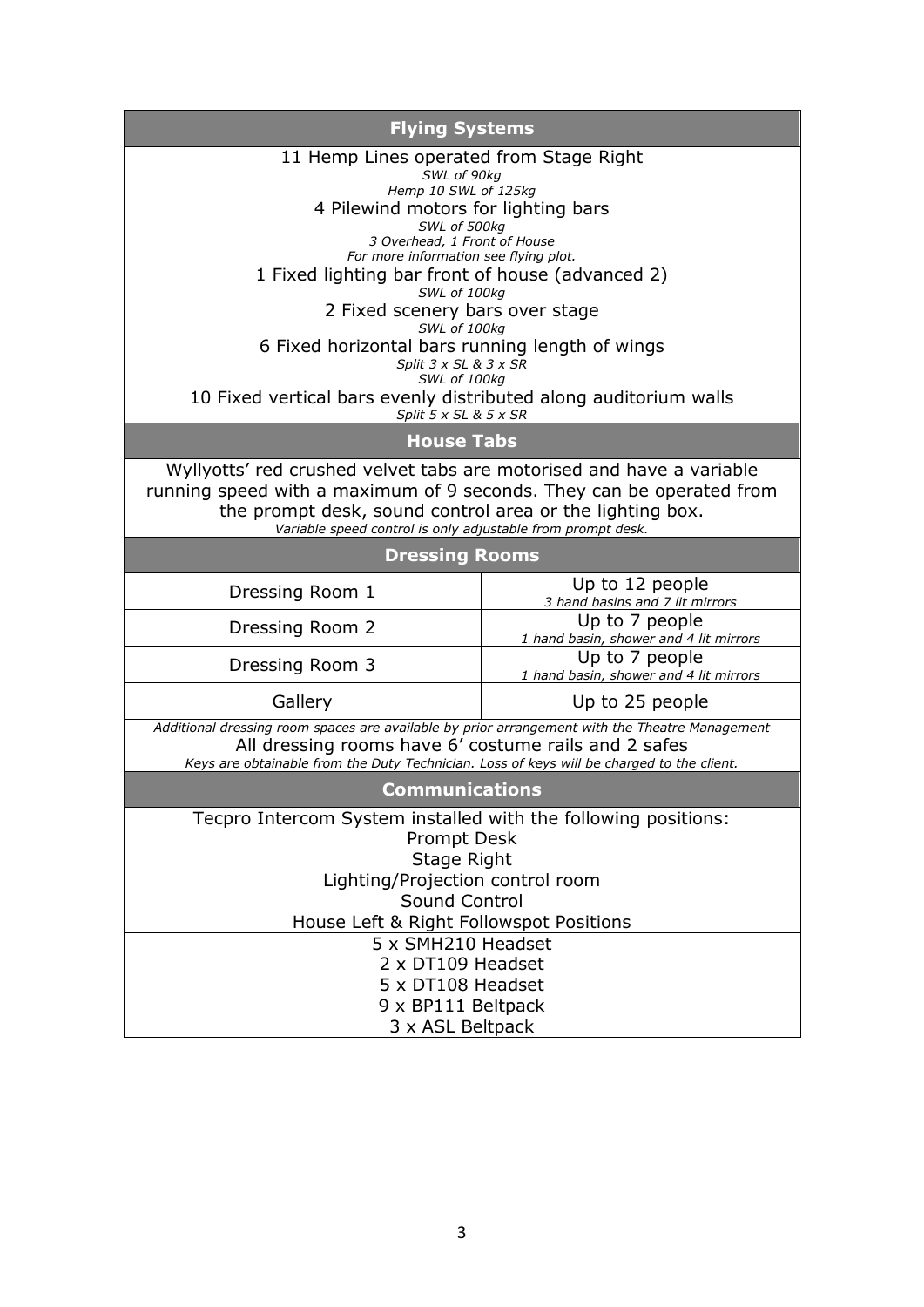| <b>Lighting Equipment</b>                                                                |                                                                                                                                                                                                                                                   |                               |                                                                                                                                                        |  |  |  |
|------------------------------------------------------------------------------------------|---------------------------------------------------------------------------------------------------------------------------------------------------------------------------------------------------------------------------------------------------|-------------------------------|--------------------------------------------------------------------------------------------------------------------------------------------------------|--|--|--|
| Power                                                                                    | Three Phase 200Amp Supply                                                                                                                                                                                                                         |                               |                                                                                                                                                        |  |  |  |
| Dimming                                                                                  | Strand WallRack Digital Dimmers providing 96 x 10 <sub>A</sub> Circuits<br>LSC E-Pro Digital Dimmers in portable rack providing 24 x<br>10 <sub>A</sub> Circuits via 4 Socapex Out<br>Wyllyotts can provide 4 x 20m Socapex cable and 4 x fan out |                               |                                                                                                                                                        |  |  |  |
| Control                                                                                  | ETC Ion complete with riggers remote and 20 $\times$ 20 fader<br>wing                                                                                                                                                                             |                               |                                                                                                                                                        |  |  |  |
|                                                                                          | $1 - 6$<br>$7 - 14$<br>$15 - 20$                                                                                                                                                                                                                  |                               | FOH Perch SL<br>Advanced 2 (paired outer to inner)<br>FOH Perch SR                                                                                     |  |  |  |
| Distro                                                                                   | $21 - 38$<br>$39 - 40$                                                                                                                                                                                                                            |                               | Advanced 1 (37 & 38 paired at outer)<br>Front of stage dip circuits<br>LX1 (+ 2 $\times$ 16 <sub>A</sub> Hard Power)                                   |  |  |  |
|                                                                                          | $41 - 56$<br>$57 - 72$<br>73-88                                                                                                                                                                                                                   |                               | LX2 (+ $2 \times 16_A$ Hard Power)<br>LX3 (+ $2 \times 16_A$ Hard Power)                                                                               |  |  |  |
|                                                                                          | 89-96<br>7                                                                                                                                                                                                                                        |                               | Stage dip circuits paired SL & SR<br>Strand SL 15/32° Profile Spots 575w                                                                               |  |  |  |
|                                                                                          | Profiles                                                                                                                                                                                                                                          | 6<br>6<br>9<br>$\overline{2}$ | Strand SL 23/50° Profile Spots 575w<br>Selecon 24/40° Profile Spots 1200w<br>Selecon 18/34° Profile Spots 1200w<br>Source 4 Jnr 50° Profile Spots 575w |  |  |  |
|                                                                                          |                                                                                                                                                                                                                                                   |                               |                                                                                                                                                        |  |  |  |
| Luminaires                                                                               | Fresnels &<br><b>PCs</b>                                                                                                                                                                                                                          | 5<br>4<br>5<br>8              | Selecon Rama PC 1200w<br>Selecon Rama Fresnel 1200w<br>Starlette Fresnel 1000w<br>Strand Patt. 743 Fresnels 1000w                                      |  |  |  |
|                                                                                          | Par Can                                                                                                                                                                                                                                           | 20<br>12                      | Par 64 1K (Assorted lamps available)<br>Koupo (S4 Par Copies) 575w                                                                                     |  |  |  |
|                                                                                          |                                                                                                                                                                                                                                                   | 4                             | Par 64 Floorcans                                                                                                                                       |  |  |  |
|                                                                                          | Floods                                                                                                                                                                                                                                            | 15                            | Coda 1 500w                                                                                                                                            |  |  |  |
|                                                                                          | 11<br>5<br>Intelligent<br>4                                                                                                                                                                                                                       |                               | Chauvet Rogue R2 LED Moving Wash<br><b>ETC Coloursource Cyc Wash</b><br>Pulse LED Batten*                                                              |  |  |  |
|                                                                                          | Followspot                                                                                                                                                                                                                                        | $\overline{2}$                | Robert Juliatt Manon (1200w MS) on RJ<br>leg stands                                                                                                    |  |  |  |
| Additional lighting equipment can be hired by arrangement with the<br>Technical Manager. |                                                                                                                                                                                                                                                   |                               |                                                                                                                                                        |  |  |  |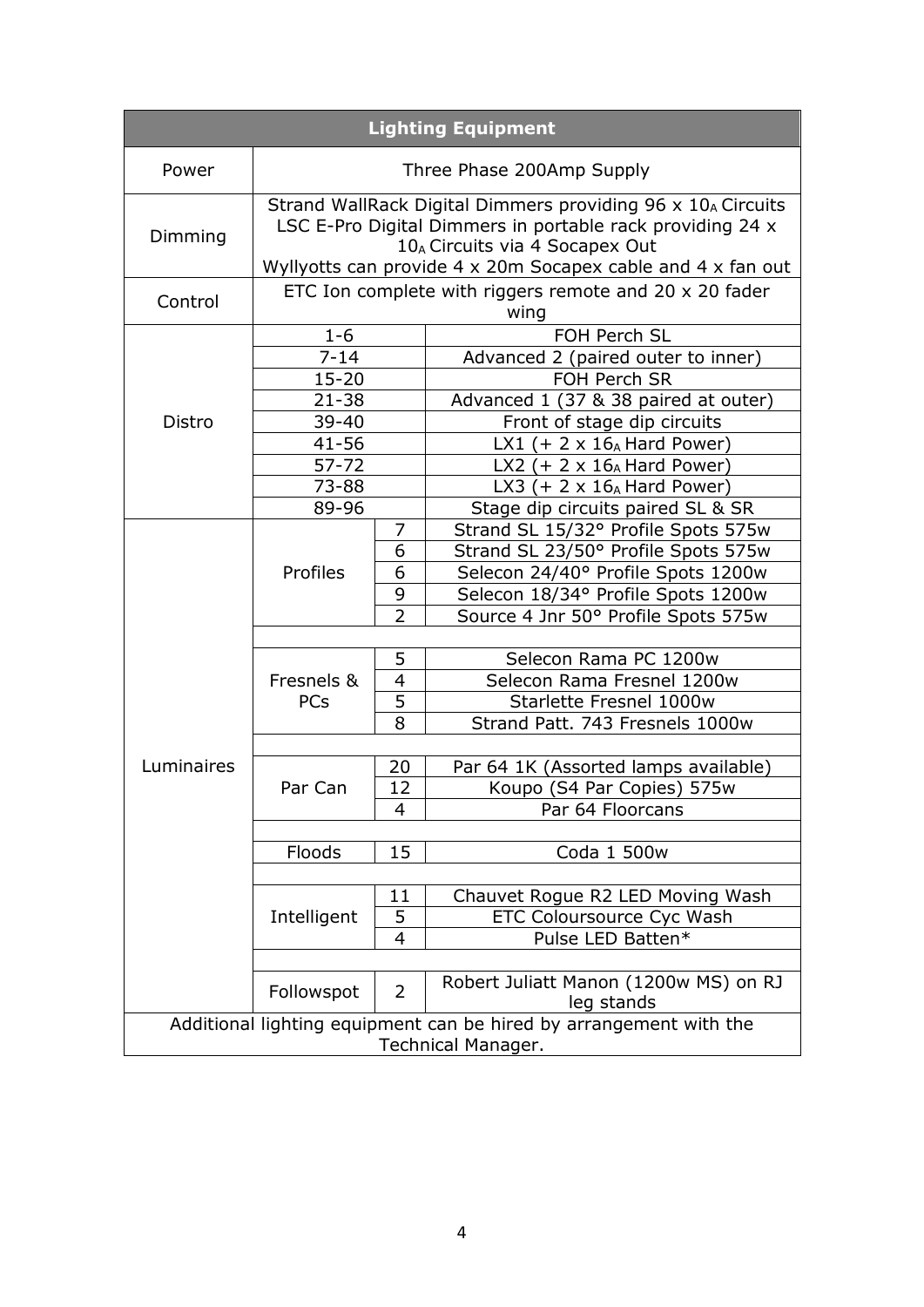| <b>Sound Equipment</b> |                                                                                     |                                                      |  |                                          |  |
|------------------------|-------------------------------------------------------------------------------------|------------------------------------------------------|--|------------------------------------------|--|
|                        | Pared Stage Boxes SL/SR:                                                            |                                                      |  | 24 XLR Send<br>4 XLR Return<br>4 NL4 Aux |  |
| Distro                 | DSC Stage Box:                                                                      |                                                      |  | 8 XLR Send<br>4 XLR Return<br>4 NL4 Aux  |  |
|                        | Full patching facility as control position                                          |                                                      |  |                                          |  |
|                        | Dante 32/16 Digital Snake DSR                                                       |                                                      |  |                                          |  |
| Mixer                  | Yamaha QL5<br>Positioned Stage Right in the auditorium to the rear of raked seating |                                                      |  |                                          |  |
|                        | FOH Mid/Hi                                                                          | L&R                                                  |  | 2 x JBL SRX 722                          |  |
|                        |                                                                                     | C                                                    |  | 1 x JBL SRX 712                          |  |
|                        | Lo                                                                                  | C                                                    |  | 1 x JBL SRX 728s (Dual 18")              |  |
| Output                 |                                                                                     | Mid                                                  |  | 4 x JBL Control 28 (20' from<br>Prosc.)  |  |
|                        | Delay                                                                               | Rear                                                 |  | 4 x JBL Control 28 (40' from<br>Prosc.)  |  |
|                        | Monitoring                                                                          | 4 x JBL G2 Eon (Active)<br>5 x Ohm TRS-112 (Passive) |  |                                          |  |
|                        | <b>FOH</b>                                                                          | 4 x QSC PLX2502<br>1 x QSC CX4                       |  |                                          |  |
| Amplifiers             | Crossover                                                                           | <b>DBX Driverack PA</b>                              |  |                                          |  |
|                        | Foldback                                                                            | 2 x QSC RMX 750                                      |  |                                          |  |
| Processing             | Built in to Yamaha Ls9                                                              |                                                      |  |                                          |  |
|                        | 3 x Shure SM58                                                                      |                                                      |  |                                          |  |
|                        | 3 x Shure SM57                                                                      |                                                      |  |                                          |  |
| Microphones            | 2 x AKG D 321                                                                       |                                                      |  |                                          |  |
|                        | 1 x AKG C 568 EB                                                                    |                                                      |  |                                          |  |
|                        | 2 x Shure SMbeta87                                                                  |                                                      |  |                                          |  |
|                        | 1 x Sennheiser MD 421                                                               |                                                      |  |                                          |  |
|                        | 2 x AKG SE300 with CK91 head<br>3 x Sure SMbeta98 (drum mics)                       |                                                      |  |                                          |  |
|                        | 1 x AKG D112 (kick drum mic)                                                        |                                                      |  |                                          |  |
|                        | 1 x EMO Single DI                                                                   |                                                      |  |                                          |  |
| DI                     | 2 x Stageline Stereo DI                                                             |                                                      |  |                                          |  |
|                        | 2 x BSS Single DI                                                                   |                                                      |  |                                          |  |
|                        |                                                                                     | 1 x Tascam MD-CD 1                                   |  |                                          |  |
| Playback               | 1 x Tascam MD301-MKII                                                               |                                                      |  |                                          |  |
|                        | 1 x American Audio USB Player                                                       |                                                      |  |                                          |  |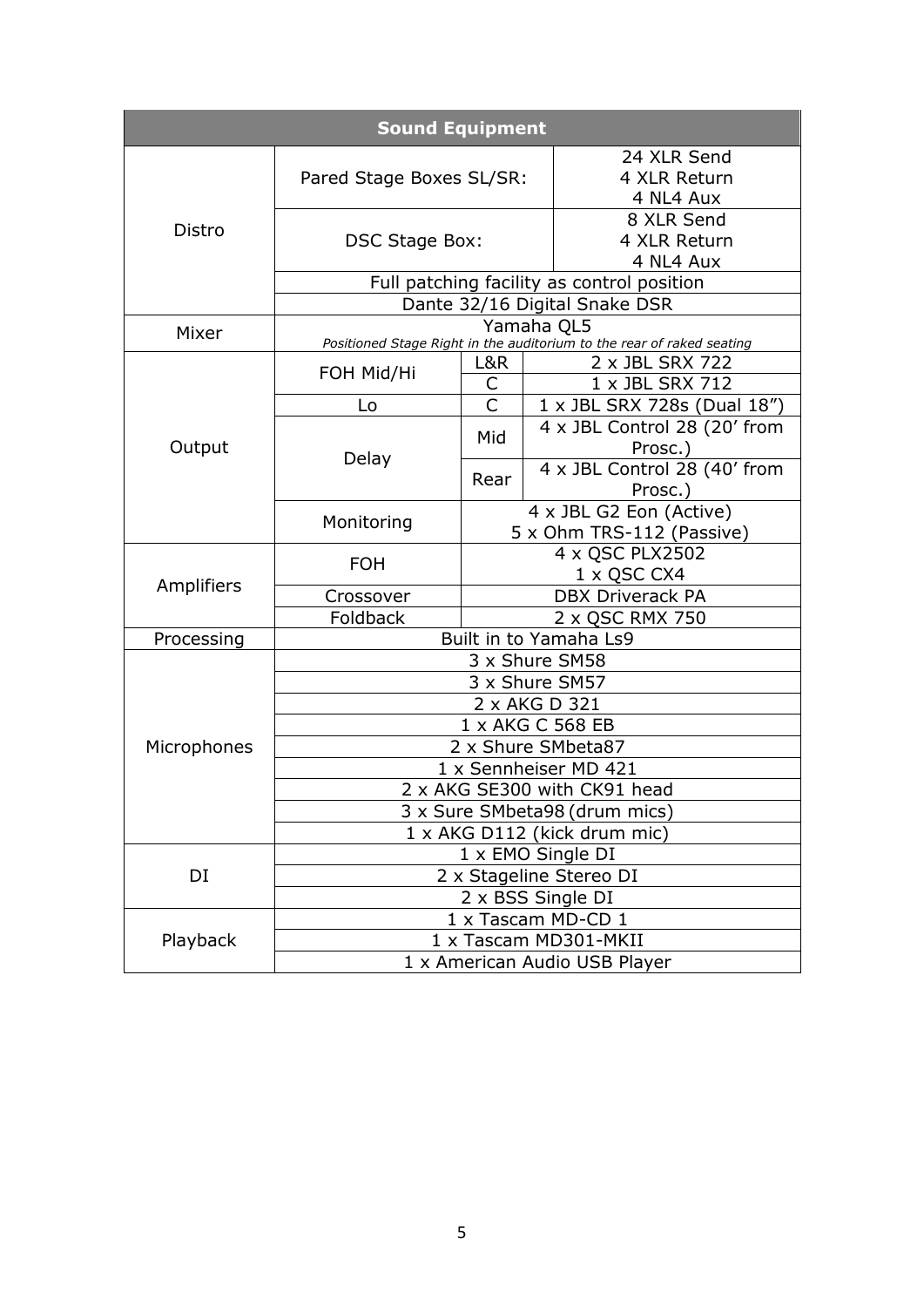| <b>Digital Cinema and Alternative Content</b>                          |                                                           |                                              |                                                                            |  |  |  |
|------------------------------------------------------------------------|-----------------------------------------------------------|----------------------------------------------|----------------------------------------------------------------------------|--|--|--|
| Dolby Show Server, DCP                                                 |                                                           |                                              |                                                                            |  |  |  |
| Formats                                                                |                                                           | Live Satellite Streaming                     |                                                                            |  |  |  |
|                                                                        |                                                           |                                              | Blu-ray LG player                                                          |  |  |  |
| Screen                                                                 |                                                           |                                              | Perlux 180, electrically flown roller screen. See flying plot              |  |  |  |
|                                                                        |                                                           |                                              | for location.                                                              |  |  |  |
| Projection                                                             |                                                           |                                              | Barco CP2K-15c                                                             |  |  |  |
|                                                                        |                                                           |                                              | Christie LX700 (7000ansi Lumen)                                            |  |  |  |
|                                                                        |                                                           | Dolby CP650 Processor                        |                                                                            |  |  |  |
| Sound                                                                  |                                                           | With:<br>7.1 Surround from Dolby Show Server |                                                                            |  |  |  |
|                                                                        |                                                           | 5.1 Surround from Tascam DVD Player          |                                                                            |  |  |  |
|                                                                        |                                                           |                                              | Stereo from all other sound sorces                                         |  |  |  |
|                                                                        |                                                           |                                              | Please contact the Technical Department as early in advance as possible if |  |  |  |
|                                                                        |                                                           |                                              | you plan on using our cinema equipment.                                    |  |  |  |
|                                                                        |                                                           |                                              | <b>Power</b>                                                               |  |  |  |
|                                                                        |                                                           |                                              | Single phase, 100amp, Busbar Chamber situated upstage left fitted          |  |  |  |
|                                                                        |                                                           |                                              | CEEFORM 30mA RCD (sound phase)                                             |  |  |  |
| $\mathbf{1}$                                                           |                                                           | 3 phase, 125amp                              | socket upstage left                                                        |  |  |  |
|                                                                        |                                                           | <b>CEEFORM</b>                               |                                                                            |  |  |  |
| 8                                                                      |                                                           | 13amp sockets                                | fitted 30mA RCD, prompt corner (LX                                         |  |  |  |
|                                                                        |                                                           |                                              | phase)                                                                     |  |  |  |
| $\overline{4}$                                                         |                                                           | 13amp sockets                                | fitted 30mA RCD, upstage left wall                                         |  |  |  |
|                                                                        |                                                           |                                              | (sound phase)                                                              |  |  |  |
| $\overline{4}$                                                         |                                                           | 13amp sockets                                | fitted 30mA RCD, upstage right wall                                        |  |  |  |
| $\mathbf{1}$                                                           |                                                           |                                              | (sound phase)                                                              |  |  |  |
| 2                                                                      |                                                           | 16amp sockets                                | stage right (LX phase)                                                     |  |  |  |
| $\overline{2}$                                                         |                                                           | 13amp sockets<br>13amp sockets               | stage right (LX phase)                                                     |  |  |  |
| 2                                                                      |                                                           |                                              | fitted RCD stage front at floor level                                      |  |  |  |
| 16amp sockets<br>per stage LX bar                                      |                                                           |                                              |                                                                            |  |  |  |
|                                                                        |                                                           |                                              | <b>Rostra</b>                                                              |  |  |  |
| 6                                                                      |                                                           | $8' \times 4'$                               | <b>Steeldeck</b>                                                           |  |  |  |
| 2                                                                      |                                                           | $4' \times 4'6''$                            | Steeldeck                                                                  |  |  |  |
| $\overline{2}$                                                         |                                                           | $\overline{3'}$<br><b>Steeldeck Treads</b>   |                                                                            |  |  |  |
| 24''                                                                   |                                                           | Legs for all of the above                    |                                                                            |  |  |  |
| 48"                                                                    | Legs for all of the above                                 |                                              |                                                                            |  |  |  |
| 12"<br>Legs for all of the above                                       |                                                           |                                              |                                                                            |  |  |  |
| Stage thrust extension comprises of all Steeldeck sections on 48" legs |                                                           |                                              |                                                                            |  |  |  |
| <b>Masking</b>                                                         |                                                           |                                              |                                                                            |  |  |  |
| 3                                                                      | Black serge tabs (2 constantly flown upstage & mid-stage) |                                              |                                                                            |  |  |  |
| 3                                                                      |                                                           | Black twill borders 5' (1 Pleated)           |                                                                            |  |  |  |
| 4                                                                      |                                                           | $6' \times 18'$ twill soft legs              |                                                                            |  |  |  |
| $\overline{2}$                                                         | Black twill borders 3' (Stored)                           |                                              |                                                                            |  |  |  |
|                                                                        | <b>Stage Management</b>                                   |                                              |                                                                            |  |  |  |
| 25                                                                     |                                                           |                                              | <b>Stage Weights</b>                                                       |  |  |  |
| 12                                                                     |                                                           | Stage Braces of assorted lengths             |                                                                            |  |  |  |
| 16                                                                     |                                                           | <b>Boom Arms</b>                             |                                                                            |  |  |  |
| 4                                                                      |                                                           | Boom Bases                                   |                                                                            |  |  |  |
|                                                                        |                                                           |                                              |                                                                            |  |  |  |